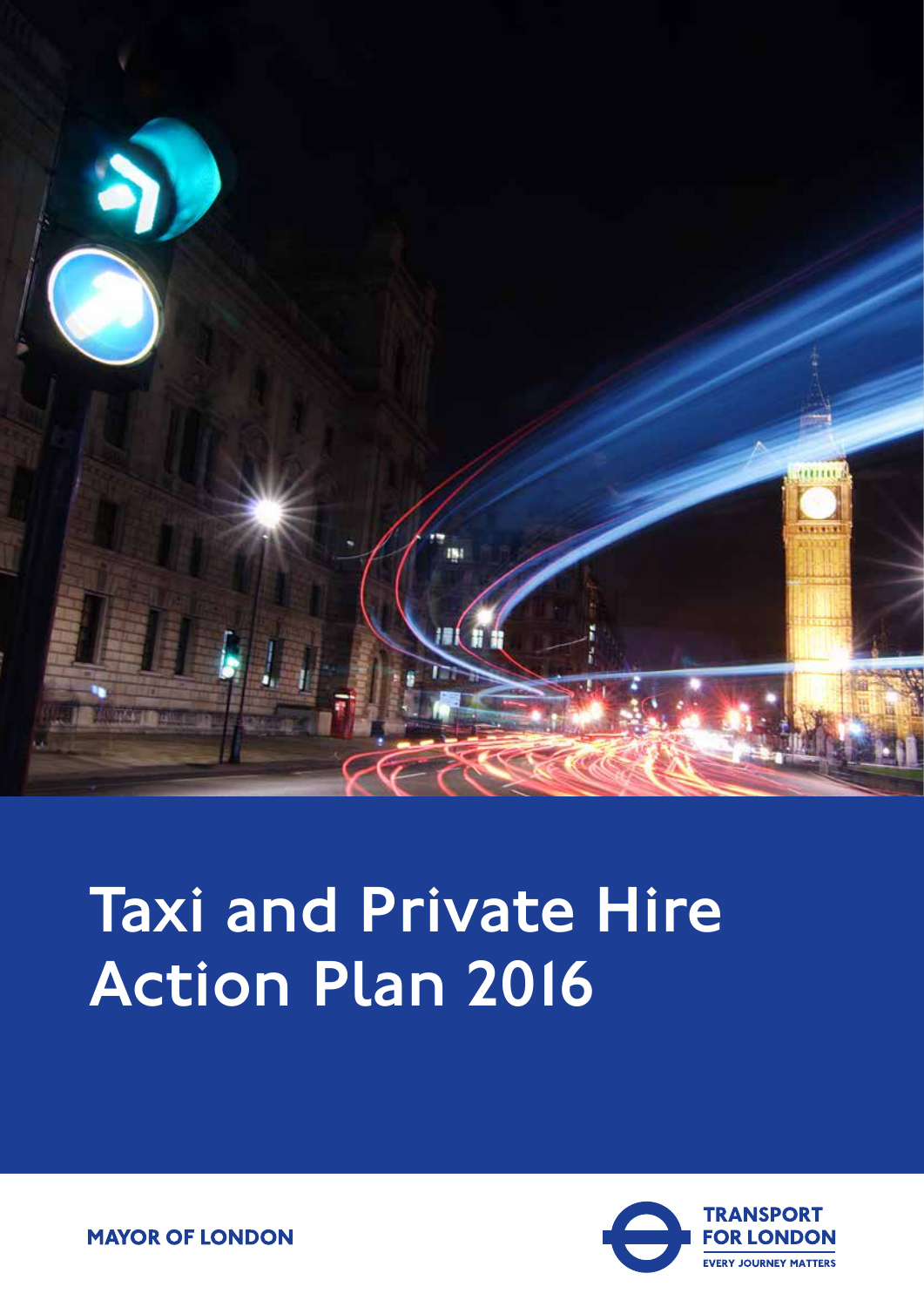Part of the Greater London Authority family of organisations led by Mayor of London Sadiq Khan, we are the integrated transport authority responsible for delivering the Mayor's strategy and commitments on transport.

As a core element in the Mayor's overall plan for London, our purpose is to keep London moving, working and growing, and to make life in our city better. We reinvest all of our income to run and improve London's transport services and to make it more modern and affordable for everyone.

We are delivering one of the world's largest programmes of transport capital investment, which is building the Elizabeth line, modernising Tube services and stations, transforming the road network and making it safer, especially

Our operational responsibilities include London Underground, London Buses, Docklands Light Railway, London Overground, TfL Rail, London Trams, London River Services, London Dial-a-Ride, Victoria Coach Station, Santander Cycles and the Emirates Air Line.

We work hard to make journeys easier through effective use of technology and data. We provide modern ways to pay through Oyster and contactless payment cards and provide information in a wide range of formats to help people move around London.

On the roads, we regulate taxis and the private hire trade, run the Congestion Charging scheme, manage the city's 580km red route network, operate all of the Capital's 6,300 traffic signals and work to ensure a safe environment for all road users.

for more vulnerable road users, such as pedestrians and cyclists.

Real-time travel information is provided directly by us and through third party organisations, which use the data we make openly and freely available to power apps and other services.

We listen to, and act upon, feedback and complaints to constantly improve our services and work with communities, representative groups, businesses and many other stakeholders to shape transport provision in London.

Improving and expanding transport in London is central to driving economic growth, jobs and housing throughout the United Kingdom. Working with the Mayor, we are using our surplus land to provide thousands of new, affordable homes. Our own supply chain creates tens of thousands of jobs and apprenticeships across the country.

Message from the The journey so Enhancing publ New initiatives Delivering the g in the world...... Lobbying for ad Improving enga Next steps..........

Appendix 1...........

| for the taxi trade 10 |  |
|-----------------------|--|
| greenest taxi fleet   |  |
|                       |  |
| ditional powers12     |  |
| gement with TfL 14    |  |
|                       |  |
|                       |  |
|                       |  |

|--|--|--|

### **Contents**

### About Transport for London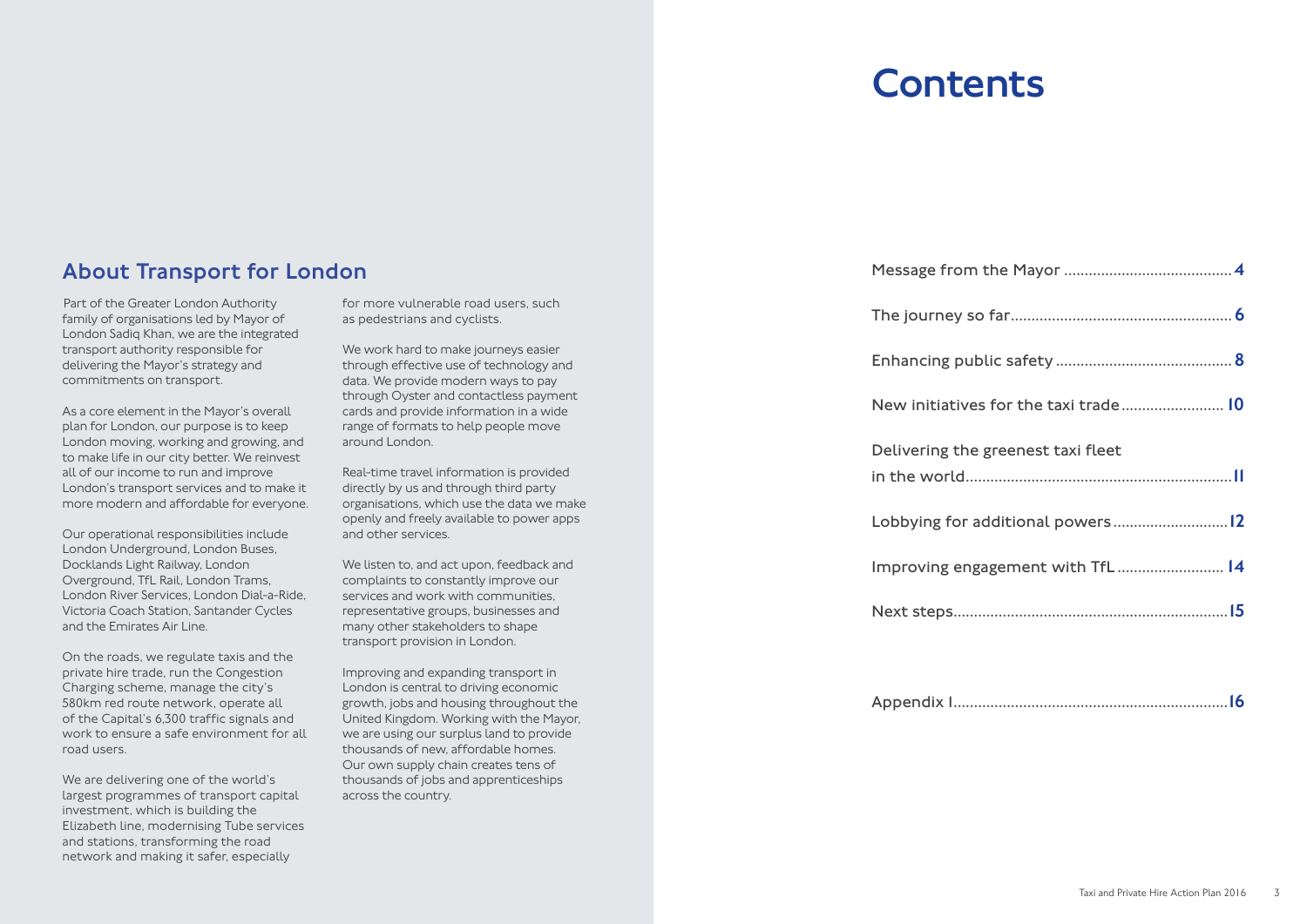become a licensed London taxi driver

- Ensure driver safety standards are rigorously enforced across both industries
- Retain the exclusive right of licensed taxi drivers to use bus lanes and ply for hire

Making this happen means reinforcing the

As the world's greatest city, London deserves the best taxi and private hire services available. I am determined to create a vibrant taxi and private hire market, with space for all providers to flourish, while driving up standards to improve safety and the quality of service offered to all Londoners and the city's visitors.

London's taxi drivers are highly trained and are required to meet the strictest safety standards. They drive wheelchairaccessible vehicles, and possess the incredible geographical recall and sense of direction that only those with The Knowledge have. With the world's most qualified cabbies at the wheel, it's easy to understand why the iconic black cab is recognised across the globe and is a source of pride for Londoners.

The private hire trade also has an important role to play in the city's transport mix. Traditional minicab services exist all over London and remain prevalent in suburban areas, alongside suburban taxis, serving local communities. Meanwhile, chauffeur and executive services use high-end vehicles to serve London's thriving business and leisure industries.

In my manifesto, I set a clear objective to:

• Ensure the markets for licensed taxi drivers and private hire drivers are fair – with special privileges built in, as they always have been, for those who



### Message from the Mayor

two-tier system between taxis and private hire services and taking account of the phenomenal change seen in the industry in recent years – in particular the role of new technology in enabling journeys.

The taxi trade is an icon of our city and should be supported. While the

legitimate private hire trade is an asset to London, we must not be complacent in ensuring it is safe for passengers. The need for greater enforcement and compliance, as well as stricter entry requirements, is clear for all to see. I also want those drivers who work in the private hire industry to be reassured that it offers a secure working environment with a pathway to appropriate vocational and educational training. Ensuring the highest of standards in the private hire trade benefits everyone with a stake in the industry.

This plan is an important step, and sets out how Transport for London (TfL) will deliver my commitments to both passengers and to the trades themselves. However, it is also a first step, and as the industry changes and develops, this plan will be kept under review to ensure this rapidly changing industry, and the customers it serves, are fully supported now and in the future.

Kadyll

Sadiq Khan Mayor of London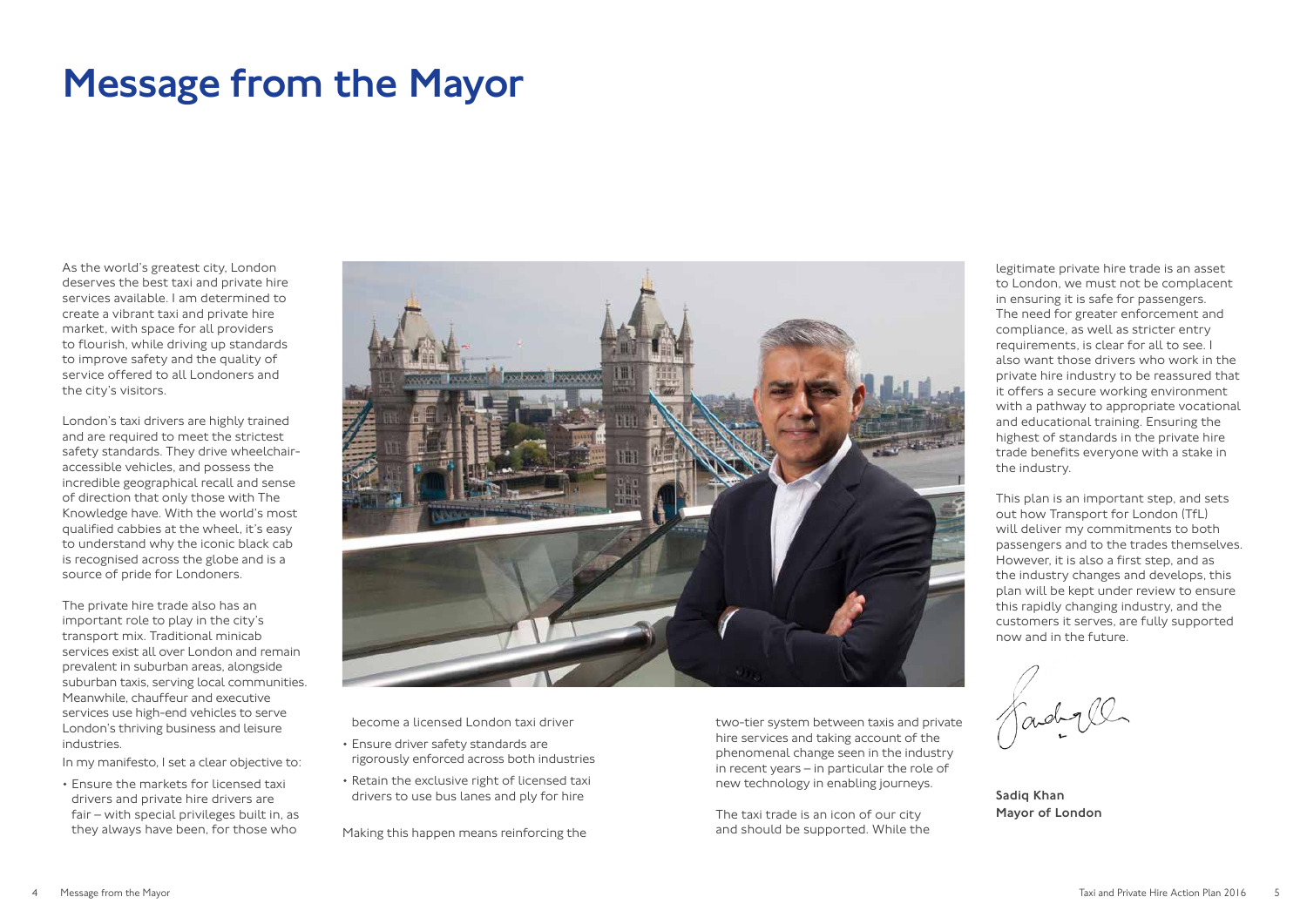Taxis have a long and proud history in the Capital, dating back to the horse-drawn hackney carriages that were first seen on London's streets in the 1600s. In the mid-nineteenth century, taxi licensing was introduced, helping build a vital service that often operates when and where other forms of public transport are unavailable.

London's taxis provide a reliable and trusted service to Londoners, tourists and business people from home and abroad, offering customers safety, convenience, and a second-to-none knowledge of the Capital's streets. Companies such as Hailo and Gett have been at the forefront of an app revolution, as smartphones have transformed how many of us organise the way we travel. Crucially, all taxis are fully accessible for wheelchair users.

While change and innovation can mean benefits for customers, a fast-growing and dynamic industry can also lead to concerns around passenger safety, as well as wider issues linked to air quality, current legislation and engagement with Tfl.

Today, the taxi industry is preparing to play a vital role in the future of a greener, cleaner Capital city, and will have a key part in tackling London's toxic air. From 1 January 2018, no additional diesel taxis will be licensed in London. Instead, all those presented for licensing for the first time in London will need to be Zero Emission Capable<sup>'</sup>. A number of taxi manufacturers are working on the next generation of vehicles offering significant environmental benefits and an improved travelling experience for customers.

### The journey so far

enough money to support themselves and their families.

While it is of course the customer's choice which service to use, it is vital that regulations and policy keep pace with technology development, as well as with passengers' expectations about their safety and a high quality customer service.

### Fair competition

The aim is to allow fair competition across the taxi and private hire industry, protecting our iconic and thriving taxi trade and ensuring the continuation of a diverse and safe private hire service.

As the regulator for taxi and private hire services, we are reviewing our organisational and governance structure to ensure that we meet – and continue to meet – the changing needs of passengers and those who work in the taxi and private hire trades.

1. ≤50g/km  $CO<sub>2</sub>$  with a minimum 30 mile zero emission range

Private hire vehicles (PHVs) first appeared on London's streets in the 1960s, and developed to meet the growing demand for pre-booked and suburban journeys in the Capital. The trade, which ranges from traditional minicabs to more specialist chauffeur and executive services, was unregulated until the late 1990s.

### Licensing

In 1998, the Private Hire Vehicles (London) Act was passed, while in 2000 TfL was created and took over responsibility for the Public Carriage Office from the Metropolitan Police Service (MPS). Licensing was introduced for operators in 2001, for drivers in 2003 and for vehicles in 2004. The private hire industry has also embraced new technology, with companies such as Addison Lee and Uber offering app-based facilities. This has proved popular with customers, while the number of private hire licensees has almost doubled in recent years – there are now over 110,000 private hire drivers and more than 80,000 PHVs in London, and we are currently legally obliged to issue licences to anyone who meets the licensing criteria.

This unprecedented rise has led to concerns around congestion, air quality and compliance. There is also a human cost – as the amount of drivers increases, so does the number of stories about minicab drivers struggling to make

### This plan contains 27 measures under the following five themes:

- 1 Enhancing public safety
- 2 New initiatives for the taxi trade
- 3 Delivering the greenest taxi fleet in the world
- 4 Lobbying for additional powers
- 5 Improving engagement with TfL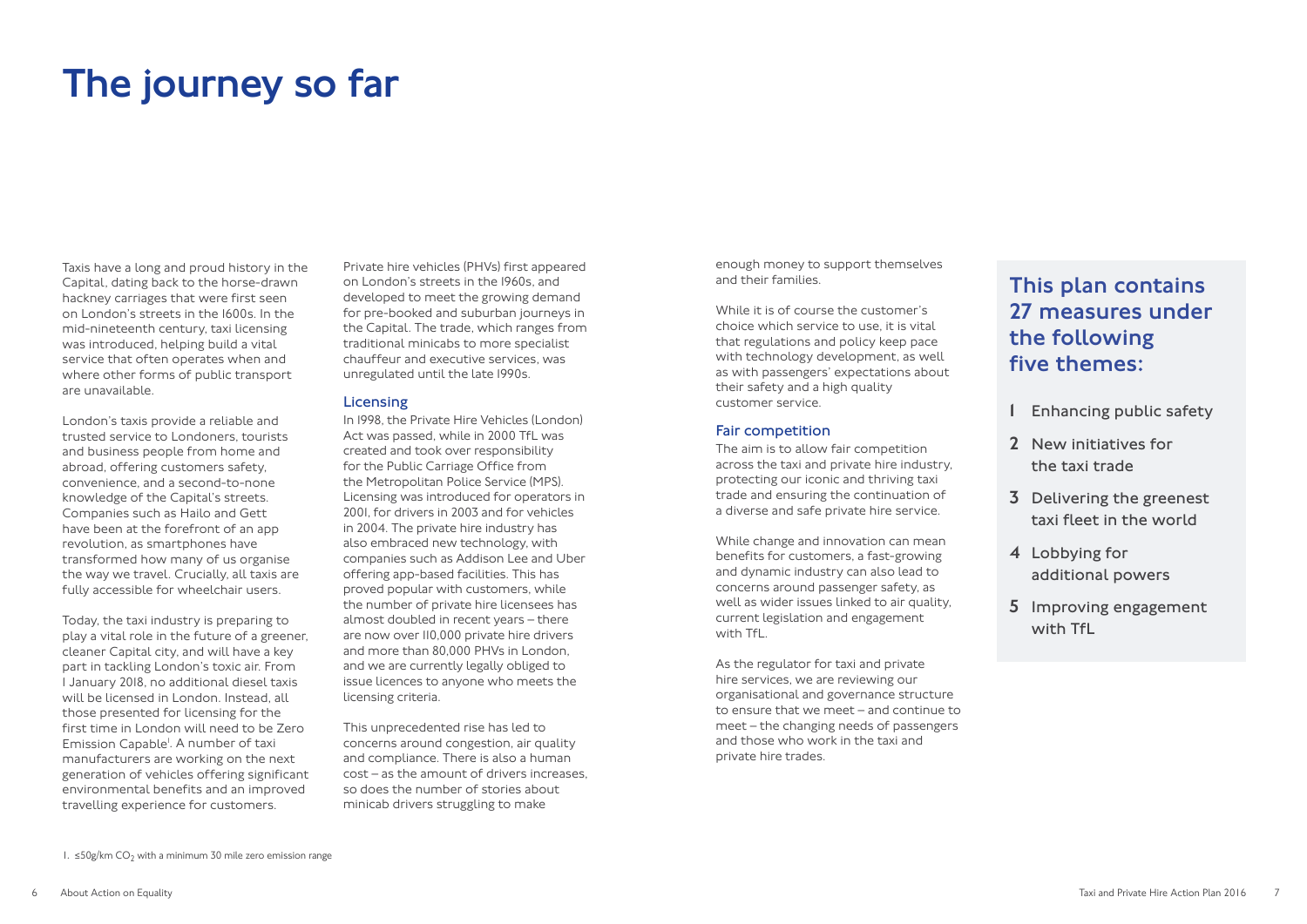Effective and strong regulation is the bedrock of passenger safety. To meet the safety challenges a dynamic taxi and private hire industry brings, we will bring in a number of new measures including:

- 1. Implementing and ensuring compliance with the approved recommendations from the Private Hire Regulations Review such as:
	- Robust 'hire and reward' insurance requirements that will mean a policy has to be in place for the duration of the vehicle licence, including when the vehicle is presented to us for inspection
	- A formal English language requirement for all drivers – of a similar standard to that achieved in the early years of secondary school
	- An agreed fare or accurate fare estimate for customers in advance of their journey
	- The provision of driver and vehicle details to customers (including a photo of the driver) before the start of each journey, where customers are able to receive this information
	- Private hire operators ensuring that customers can speak to someone at the operating centre in the event of a problem with their journey (subject to the outcome of current legal proceedings)

### Enhancing public safety

on ride sharing, by spring 2017, to ensure driver and passenger safety

- 7. Improving, by summer 2017, the standards of driving across the industry by requiring that private hire drivers pass an advanced driving test before they can be licensed or relicensed. TfL is already progressing measures to improve safety standards by introducing an enhanced topographical test for private hire drivers before they can be licensed or re-licensed
- 8. Requiring details of our customer complaints procedure to be clearly displayed in PHVs, as they currently are in taxis, ensuring customers can comment about a journey from winter 2016. This builds on the work already done to promote the fact that customers can comment on private hire – as well as taxi – journeys to TfL, via phone, online and twitter
- 9. Ensuring transparency around enforcement and compliance activity, and clearer, regular reporting, including cases where drivers are

These new private hire regulations came into force on 27 June 2016 following the Private Hire Regulations Review. For more complex regulations, existing licensees are expected to comply by 1 October 2016.

- 2. Quadrupling the number of on-street compliance officers with 250 more dedicated officers on the streets of London by summer 2017
- 3. Reviewing operator compliance costs to ensure the licence fee structure for private hire operators reflects the costs of compliance activity, by spring 2017
- 4. Investigating, by summer 2017 the feasibility of introducing a minimum three-year enhanced Disclosure and Barring Service check for drivers to guarantee that a full and comprehensive period of criminal history is available for consideration as part of the licensing process
- 5. Exploring the potential for private hire operators to have their own hire and reward fleet insurance, covering all their registered drivers and vehicles, by spring 2017. This will build on the stricter hire and reward insurance requirements, introduced in summer 2016
- 6. Working with the Department for Transport to produce national guidance



charged with cab-related sexual offences, by winter 2016

- 10. Ensuring transparency around the reporting of personal injury collisions involving taxis and PHVs. The MPS will start recording the breakdown of this data from late 2016, enabling us to start reporting separately on taxi and private hire collision data from spring 2017 onwards
- 11. Exploring additional training opportunities for taxi and private hire drivers, such as first aid training to enhance driver skills and driver behaviour awareness training linked to the Safer Travel at Night campaign
- 12. Conducting, further to the commitment made at TfL Board on 17 March, a full review of in-venue private hire operators by spring 2017

We are also exploring options for addressing the congestion caused by the rise in the number of PHVs, particularly in central London, and looking at what measures could be taken to address this.

More dedicated compliance officers on the streets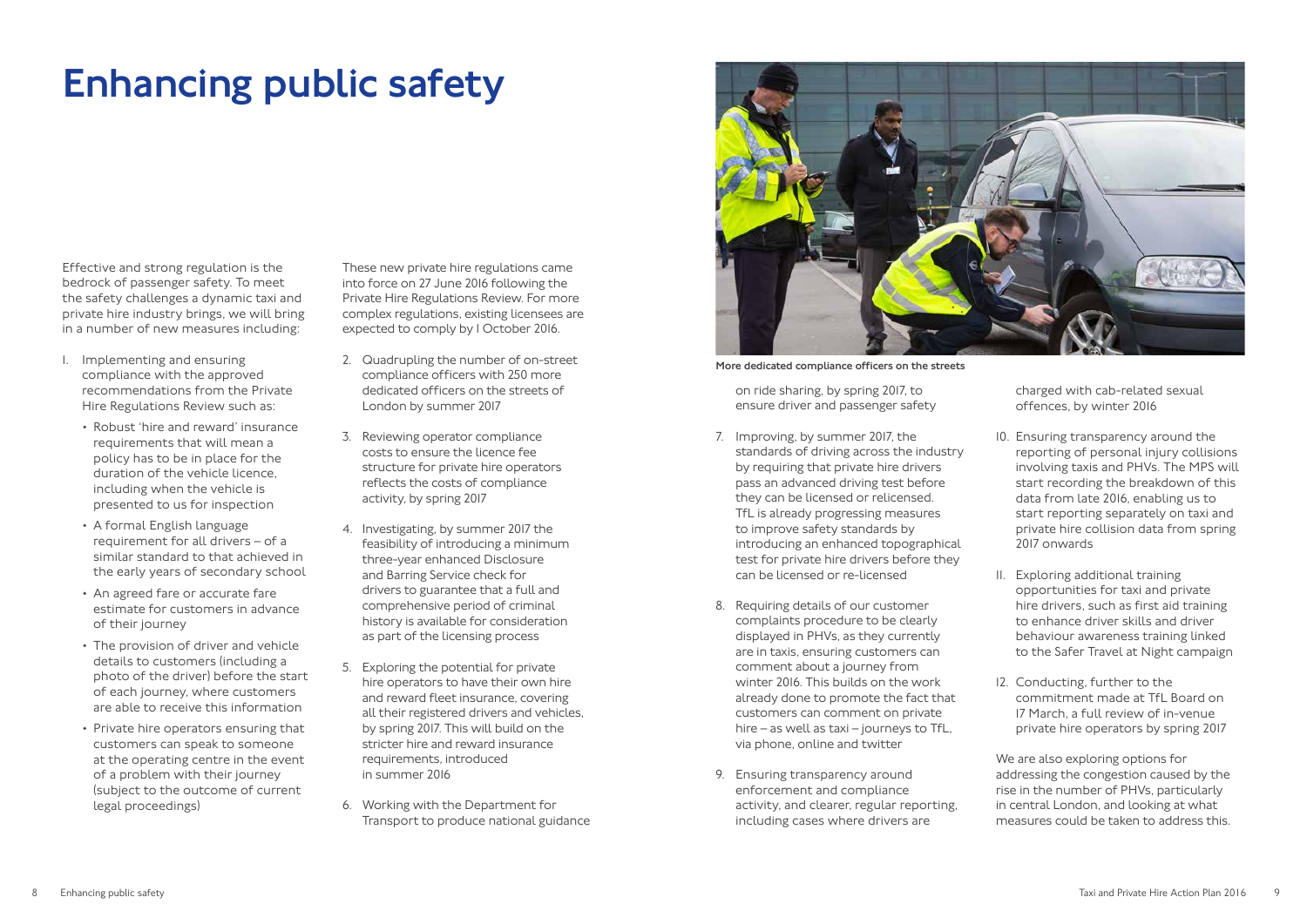The Mayor is committed to ensuring a fair market for the Capital's taxi and private hire trades, with special privileges for those who become a licensed London taxi driver. Working with us, the Mayor has developed the following initiatives to help support the taxi trade:

- 13. The continued use of bus lanes a right which we have previously defended successfully in court – to support quick and convenient journeys by black cab, as well as enabling access to additional bus lanes that taxis have previously not been allowed to enter. This includes:
	- a. Allowing taxis to access an additional 20 bus lanes on the TfL Road Network for the first time by the end of 2016. See appendix 1
	- b. Writing to the London boroughs asking them to consider access for taxis to over 40 further bus lanes located on roads they control
- 14. Developing options for the use of technology to provide customers with information to help connect them with taxis more quickly and easily, including adding taxi information to our Journey Planner. Implementations of measures by summer 2017
- 15. Mandatory card and contactless payment options in taxis from 31 October to make it even easier for customers to pay, while giving drivers the time they need to prepare, and working with card payment providers to get the best deal for drivers

### New initiatives for the taxi trade

- 16. Delivering the Ranks Action Plan and increasing the number of taxi ranks in London by 20 per cent by 2020 (from 500 to 600), as well as improving accessibility at ranks, and improving and promoting ranks at, for instance, Night Tube stations
- 17. Raising the profile of The Knowledge by establishing accreditation as a formal qualification, potentially enabling applicants to apply for study loans
- 18. Giving taxi drivers better access to our facilities, such as toilets within our estate, from January 2017
- 19. Reviewing the annual taxi fares process to ensure drivers and customers get the best deal from April 2017

Pollution in London is a public health priority, with the equivalent of over 9,400 Londoners dying early every year. Historically, the trade has had a limited choice of heavy diesel vehicles to use. This has led to the fleet becoming a significant contributor to poor air quality, particularly in central London. We will help phase out diesel taxis and establish the Capital's fleet as the greenest in the world by:

- 20. Requiring that, from 1 January 2018, no more new diesel taxis are licensed in London and all newly registered taxis are Zero Emission Capable
- 21. Reducing the cost premium of new vehicles by providing a £3,000 grant towards the first 9,000 ZEC taxis licensed in London and lobbying Government to guarantee the plug-in car grant for these vehicles, enabling up to £7,500 in total
- 22. Delivering a rapid charging network from 2017 to enable drivers to maximise fuel savings and operate mostly in zero emission mode, with locations dedicated to the trade
- 23. Introducing a scrappage scheme for the oldest taxis from 2017. Up to £5,000 will be available to drivers who choose no longer to licence their vehicle in London, with the exact amount depending on the age of the vehicle

# Delivering the greenest taxi fleet in the world

- 24. Recognising that the newest taxis today will be the last remaining diesel vehicles in the fleet and exploring options to convert to a cleaner fuel, such as Liquid Petroleum Gas
- 25. Rewarding drivers who pioneer green technology by offering exclusive access to certain facilities, for example, 'zero emission' ranks, and working with boroughs to explore areas where taxis and other vehicles must operate in zero emission mode



Card and contactless payments will be mandatory in taxis



London's fleet will be the greenest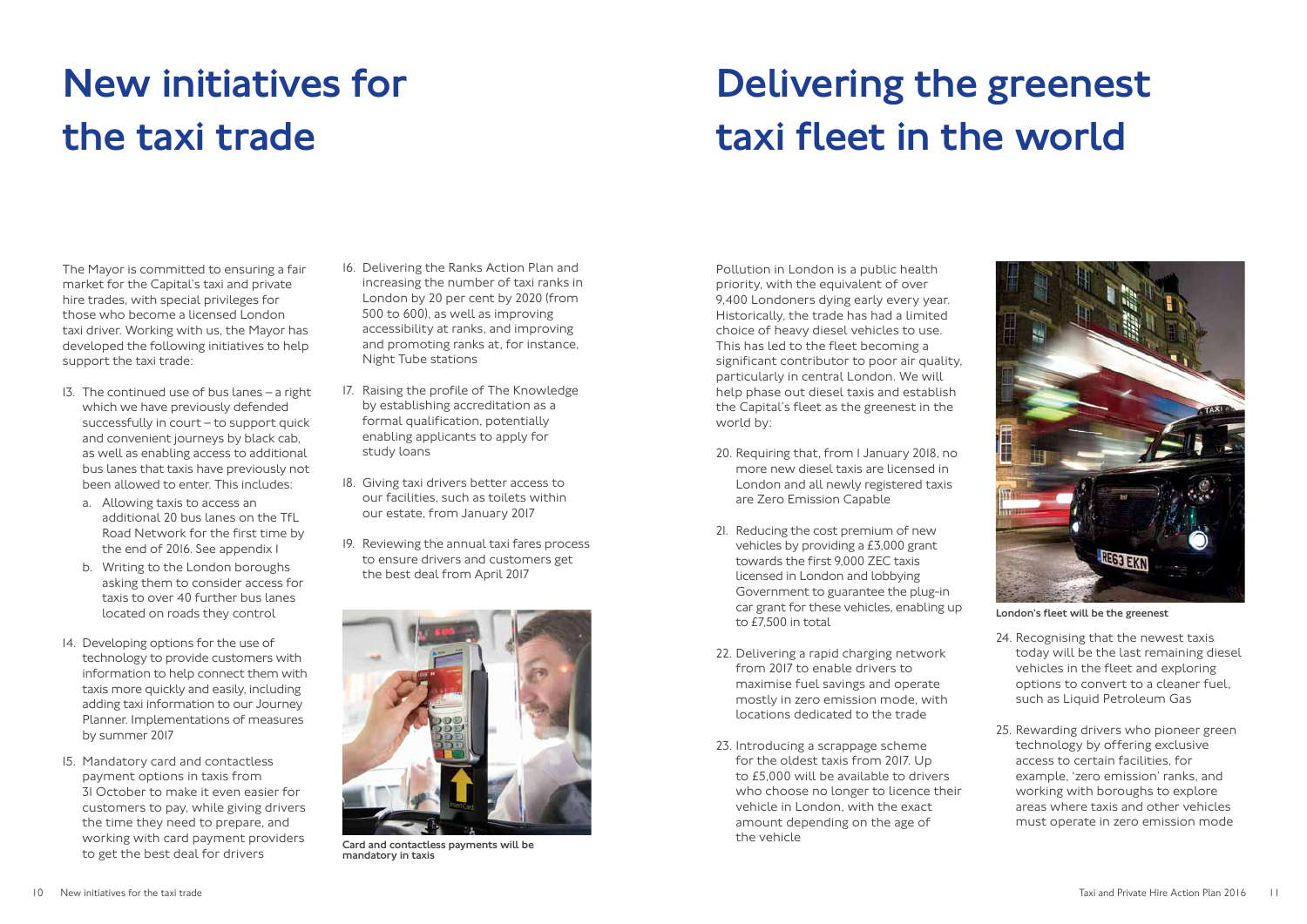There are a number of measures that we would like to introduce to enhance public safety still further and to support lawabiding drivers. However, these would require changes to legislation.

26. We will lobby the Government for:

- Control over cross-border hiring for both taxi and PHVs licensed outside of London. Issues of cross-border hiring are increasingly commonplace and it cannot be right that Parliament intended private hire licensees to license themselves with one authority with, for example, the sole intention of working 100 per cent of the time in another authority. Introducing a requirement to ensure a journey either starts or ends in the area for which the driver and vehicle are licensed will still allow flexibility to undertake return journeys. A similar requirement exists in New York City
- Approval from the Secretary of State for us to issue Fixed Penalty Notices (FPNs), for example to drivers found not wearing a badge, which would act as an instant deterrent for more minor offences. Were the Secretary of State to agree to use his powers to allow us to issue FPNs for a broad range of offences, it would be another method of compliance to ensure passenger safety in the taxi and private hire trades

## Lobbying for additional powers

• The introduction of legislation to control and regulate pedicabs in London allowing us to ensure the safety of passengers and other road users. Currently, we do not have the authority to regulate, or license, pedicabs in London. The Government has announced that it will bring forward legislation that would bring pedicabs within our regulatory framework and be subject to our licensing regime

Being able to control, regulate and ban unsafe pedicabs would also benefit the London economy by helping to keep the city moving – the congestion caused by pedicabs is significant, especially in parts of the West End. In the meantime, we will continue to work with Members of Parliament and the London Borough of Westminster to run operations to tackle dangerous and antisocial behaviour from pedicab drivers



- A statutory definition of plying for hire and pre-booked services – as the law stands, plying for hire is difficult to prove and requires significant enforcement resources. While we will continue to enforce to the full extent of our ability, along with the Mayor we are firmly of the view that a statutory definition of plying for hire and pre-booked services will remove ambiguity and clearly define the difference between taxi and private hire services, maintaining the two-tier system
- Greater enforcement powers changes in primary legislation to address common enforcement issues in London, for example, the power to seize vehicles that are found undertaking a passenger journey without hire and reward insurance cover, automatic disqualification from driving on conviction of anyone found guilty of a touting or unlawful plying for hire offence, and extend the power the police already have to take DNA samples for touting offences to include drivers caught unlawfully plying for hire

The Government has announced that it will bring forward legislation that would bring pedicabs within our regulatory framework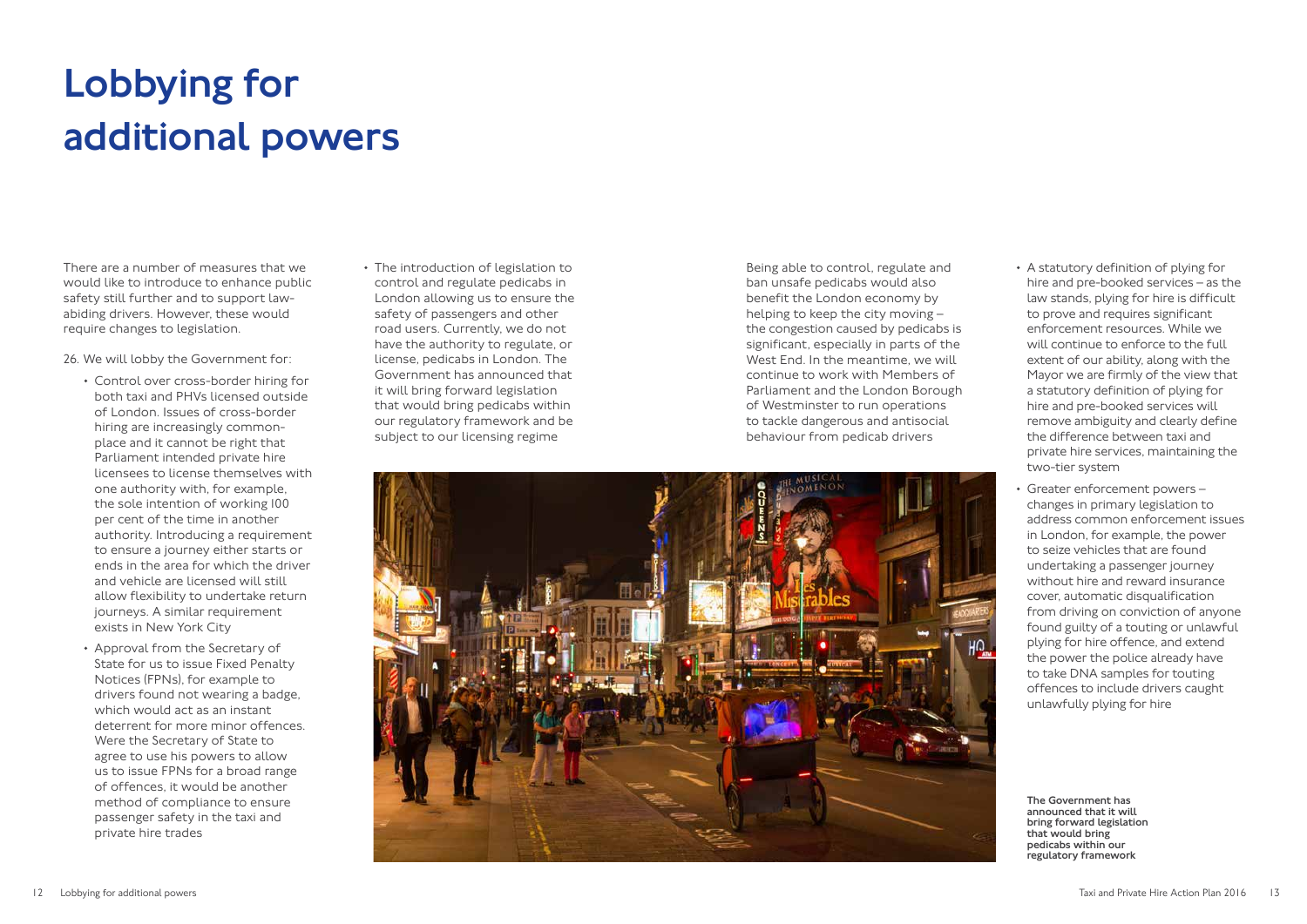To ensure passengers have confidence in the safety and future convenience of the Capital's taxi trade, it is important that the trade has a productive and positive relationship with us. Having a relationship built on transparency and openness ensures all parties are clear on the role each plays in meeting the needs of passengers, with us as the regulator and licensing authority, and the trade as the front-line service provider.

- 27. TfL's Taxi Trade Engagement Policy is being updated to ensure it is more inclusive. It is proposed that our engagement with the trade will take place through regular scheduled meetings including:
	- Quarterly one-to-one meetings with the Licensed Taxi Drivers Association (LTDA); London Cab Drivers Club (LCDC); Unite: National Union of Rail, Maritime and Transport Workers (RMT) – Taxi Branch; and United Cabbies Group (UCG) to discuss strategic issues
	- A bi-monthly, independently chaired performance seminar with representatives from the major taxi trade bodies (LTDA, LCDC, Unite, RMT and UCG) and other interested parties on an ad-hoc basis. This will cover operational performance and a single topical policy item
	- Ad-hoc meetings with smaller organisations and stakeholders

## Improving engagement with TfL

• Sessions with local organisations and other interested parties, for example, the suburban taxi forums, vehicle manufacturers, app developers, the Cab Ranks Committee, card payment providers and taxi radio circuits

These proposals will be discussed with the taxi trade during autumn 2016 before the taxi trade engagement arrangements are finalised.

Quarterly meetings with representatives of the private hire trade including the LPHCA, Private Hire Board and Chauffeur & Executive Committee, as well as oneto-one meetings with the larger operators and the GMB Union, which represents the interests of private hire drivers, are already well established and will continue.

Implementation of the measures contained in this Action Plan is under way (as of September 2016) and regular updates will be provided at meetings with the taxi and private hire trades on a regular basis.

### Next steps



Meetings with the trade have already been established



We will continue to update the trade through regular scheduled meetings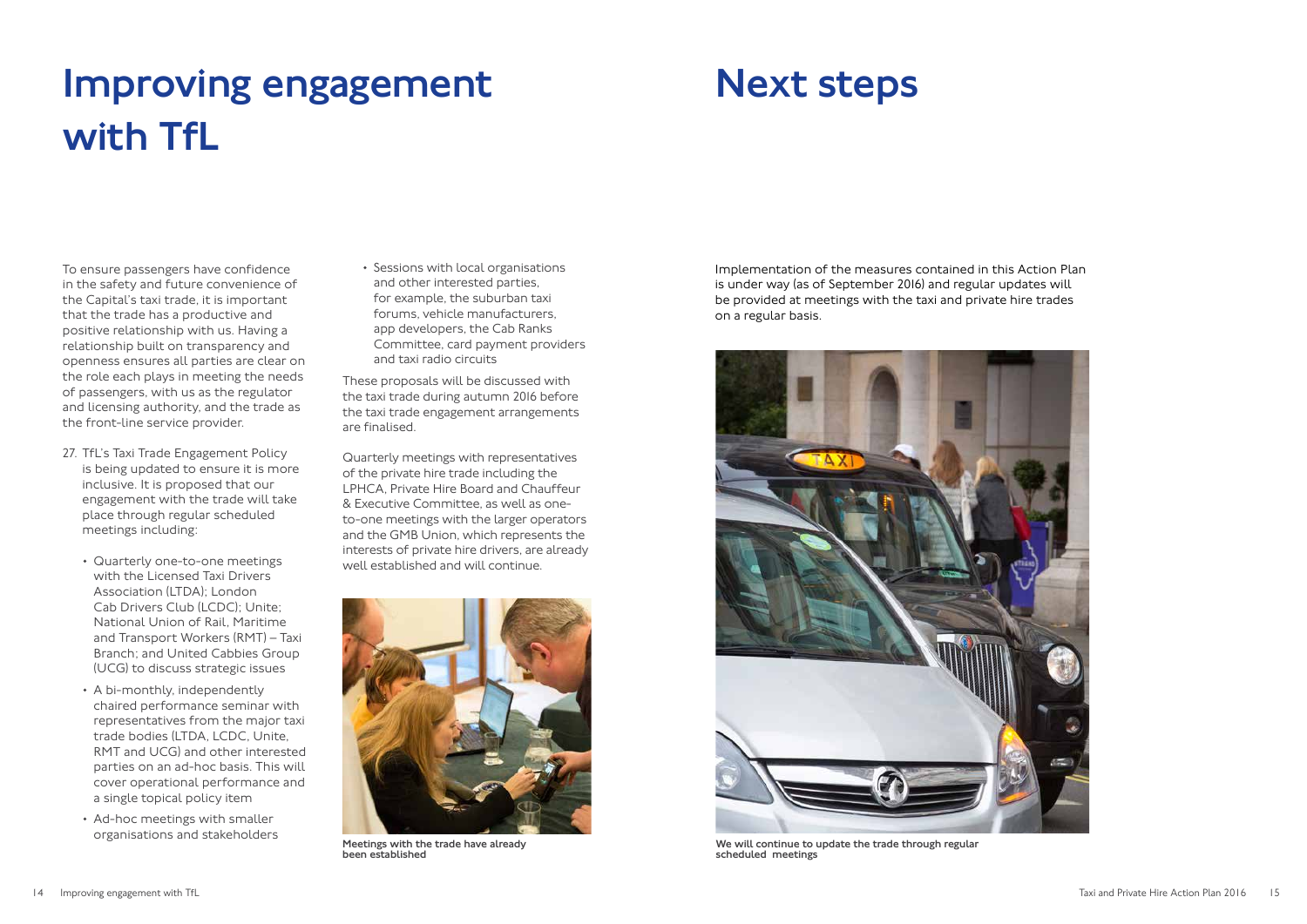| <b>Road</b>       |                                                                                    | <b>Indicative location</b>                                   |
|-------------------|------------------------------------------------------------------------------------|--------------------------------------------------------------|
| 1                 | London Bridge northbound (part-time<br>following completion of Tower Bridge works) | Glaziers Hall to Fishmongers Hall                            |
| $\mathbf{2}$      | Wandsworth gyratory                                                                | Ram Street                                                   |
| 3                 | Catford one-way system                                                             | Catford Road                                                 |
| 4                 | Tooley Street westbound                                                            | Shad Thames to Potters Fields                                |
| 5                 | A2                                                                                 | In the vicinity of the Black Prince interchange<br>eastbound |
| 6                 | A <sub>2</sub>                                                                     | In the vicinity of the Black Prince interchange<br>westbound |
| $\overline{7}$    | Bishopsgate                                                                        | Junction of Cornhill/Bishopsgate                             |
| 8                 | Shoreditch High Street                                                             | Norton Folgate to Shoreditch High Street                     |
| 9                 | Kidbrooke Park Road                                                                | North of Weigall Road northbound                             |
| $\overline{10}$   | Kidbrooke Park Road                                                                | North of Weigall Road southbound                             |
| $\mathbf{H}$      | Kidbrooke Park Road                                                                | On the approach to the Kidbrooke interchange                 |
| $12 \overline{ }$ | <b>Bath Road</b>                                                                   | Nettleton Road to Bath Road                                  |
| 13                | Malden Way                                                                         | In the vicinity of South Lane                                |
| $\overline{14}$   | <b>Tolworth Rise North</b>                                                         | In the vicinity of Highfield Road                            |
| 15                | Westminster Bridge Road                                                            | Westminster Bridge Road to Victoria<br>Embankment            |
| 16                | Westminster Bridge Road                                                            | In the vicinity of Gassiot House                             |
| 17                | Kennington Road                                                                    | In the vicinity of Stannary Street                           |
| 18                | Streatham High Road                                                                | Between Gleneldon Road and Stanthorpe Road                   |
| $\overline{19}$   | Grove Road                                                                         | In the vicinity of High Street                               |
| 20                | <b>Newington Butts</b>                                                             | In the vicinity of Dante Road                                |

Additional bus lanes on the TfL Road Network to which taxis will be allowed access for the first time:

### Appendix 1

In addition, we will be writing to the London boroughs to ask them to consider access for taxis to over 40 further bus lanes located on roads they control.